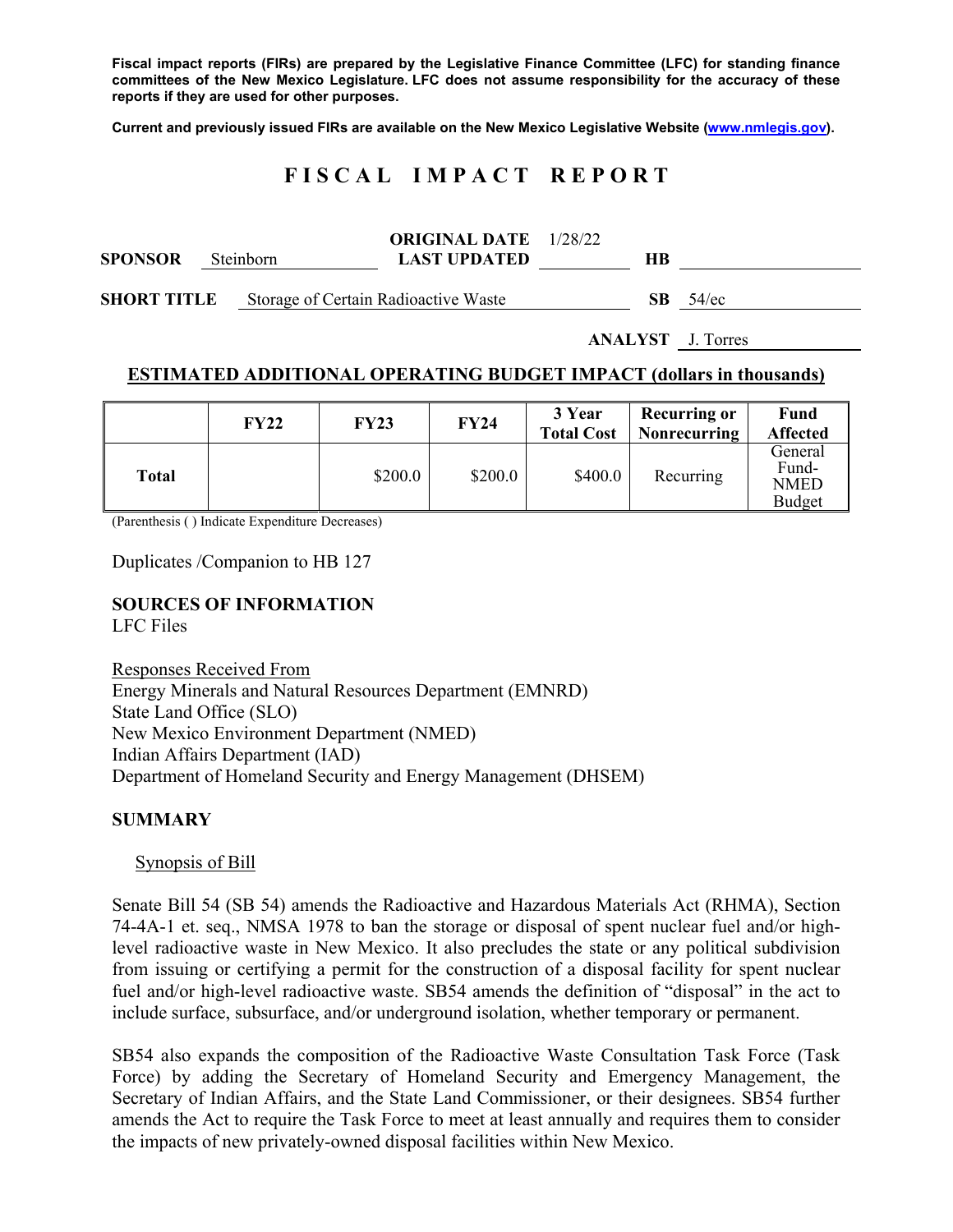#### **Senate Bill 54/ec – Page 2**

This bill contains an emergency clause and would become effective immediately upon signature by the governor.

## **FISCAL IMPLICATIONS**

NMED reports that its implementation of SB54 will result in an additional operating FY23 and FY24 budget cost of \$200 thousand annually, totaling \$400 thousand.

NMED further reports that it: "…oversees federal facilities disposing of hazardous wastes that are also radioactive. Currently, NMED spends \$1.3 million annually related to the on-going operations at the Waste Isolation Pilot Plant owned and operated by the Department of Energy and its contractor, Nuclear Waste Partnership. This recurring cost covers both permitting and compliance assurance activities, as well as the salary and benefits of six and one-half Full Time Equivalents (FTE). Under a fee agreement, the Department of Energy (DOE) funds the \$1.3 million annual costs to NMED. A similar fee agreement exists between NMED and the Los Alamos National Lab.

In the event a private company, such as Holtec Inc., proposes a privately-owned, radioactive waste interim or permanent storage location in New Mexico, under SB54 NMED would not be authorized to collect any permit or licensing fees. As a consequence, NMED has no funding for oversight of such a facility and retains no staff currently capable of performing such work."

Although not reported by these agencies, the SLO, IAD, and DHSEM will likely require additional budgetary funds resulting from their addition to the SB54 Task Force.

### **SIGNIFICANT ISSUES**

The most significant legal issue is federal preemption over nuclear waste safety regulation. "The federal government has occupied the entire field of nuclear safety concerns, except the limited powers expressly ceded to the states [citing *Farley,* 115 F.3d at 1502 (stating that under the Atomic Radiation Act, '[h]azards arising from atomic radiation were made a particularly federal concern as to which the states had no authority to regulate'). See *Pacific Gas*, 462 U.S. at 212, 103 S.Ct. 1713, and *Skull Valley Band of Goshute Indians v. Nielson*, 376 F.3d 1223 at 1254  $(10<sup>th</sup> Cir. 2004)$  [holding that Utah's nuclear waste safety statute was preempted by federal law].

NMED proposes the inclusion of non-safety rationale for SB54, such as economic, water, or environmental justice concerns.

### **DHSEM**

DHSEM will be appointed to the SB54 Task Force. This agency supports said appointment and also supports SB54.

### **ENMRD**

EMNRD supports SB54 and reports: "SB54 aligns with Governor Michelle Lujan Grisham, Senator Ben Ray Lujan, Senator Martin Heinrich, and Representative Melanie Stansbury's letter to U.S. Secretary of Energy Jennifer Granholm of July 2, 2021, which stated that they "are strongly opposed to the interim storage of spent nuclear fuel (SNF) and high-level waste (HLW)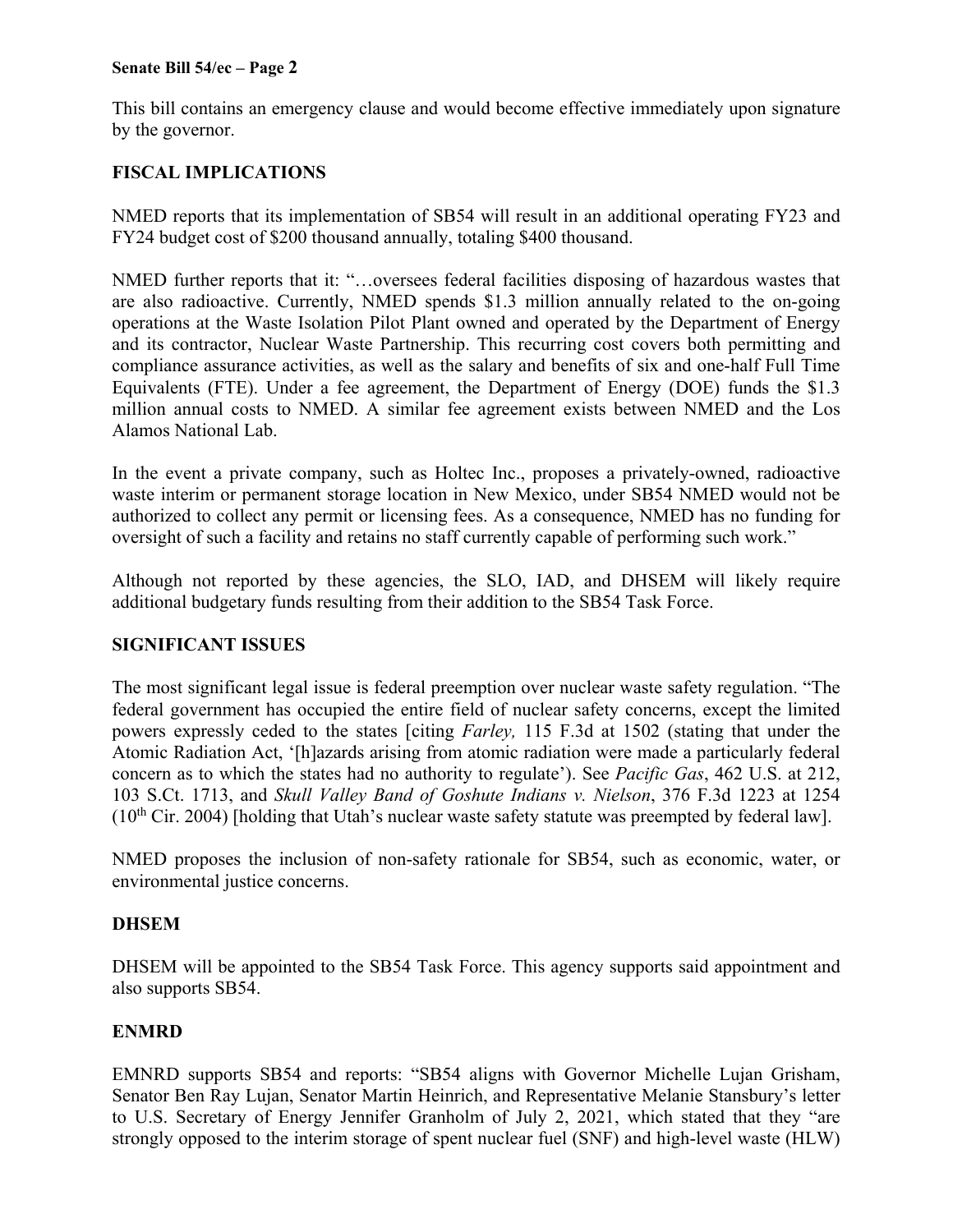### **Senate Bill 54/ec – Page 3**

in New Mexico. There is currently no permanent disposal strategy for SNF and HLW in place at the Department of Energy. This leaves us extremely concerned that 'interim' storage sites with initial 40-year leases, like one proposed for Nuclear Regulatory Commission (NRC) licensing in New Mexico, will become the country's de facto permanent nuclear waste storage facilities. We cannot accept that result."<sup>1</sup>

SB54 would help to prevent New Mexico from becoming "…the country's de facto permanent nuclear waste storage" location by banning the storage and disposal of such waste within the state, as well as not allowing permits for construction of disposal facilities to be issued by the state or any of its subdivisions."

## **IAD**

IAD supports SB54 and quoted its 2021 FIR on a similar bill as follows: "New Mexico's nations, tribes, and pueblos continue to be negatively affected by radioactive waste storage and transport around and/or near their tribal homelands. Tribal perspective on this task force would assist the Indian Affairs Department to uphold its vision that 'tribal nations, tribal communities, and Indigenous people are happy, healthy, and prosperous and that traditional ways of life are honored, valued, and respected.""

In December 2019, the All Pueblo Council Governors (APCG) passed resolution voicing their opposition to license applications to Holtec International and Interim Storage Partners, LLC, to transport and store high-level radioactive nuclear waste in New Mexico and Texas. APCG stated its continued concerns relate to protecting their natural and cultural resources from risks associated with transport to the designation of semi-permanent sites in southeastern New Mexico.

### **NMED**

 $\overline{a}$ 

NMED reports: "SB54 prohibits the state or a political subdivision of the state from issuing or certifying a permit for the construction or operation of a disposal facility for spent fuel or highlevel waste. If enacted, such a facility may not be able to obtain state authorization for various types of discharges, including groundwater discharge permit for industrial wastewater and/or stormwater, a liquid waste permit for managing non-industrial wastewater, or a state water quality certification required in order for a facility to obtain coverage under a National Pollutant Discharge Elimination System permit from the U.S. Environmental Protection Agency. Without such authorizations, such a facility would not be able to operate legally in New Mexico.

Under the U.S. Constitution's Supremacy Clause, the federal government occupies the field of nuclear safety and state moratoriums on nuclear construction that are grounded in safety concerns fall within that preempted field. State safety regulations that are based on radiation, design, or similar issues are preempted. Some state regulations that have a non-safety rationale have fallen outside that preempted field. The proposed legislation in SB54 would not be upheld on a safety bases (sic), but may be upheld on economic impact, water impacts, or Environmental Justice grounds. The state should articulate those other bases as the foundation for the

<sup>&</sup>lt;sup>1</sup> https://www.heinrich.senate.gov/press-releases/members-of-nm-congressional-delegation-governor-send-letter-toenergy-secretary-opposing-holtec-nuclear-waste-interim-storage-site-in-new-mexico-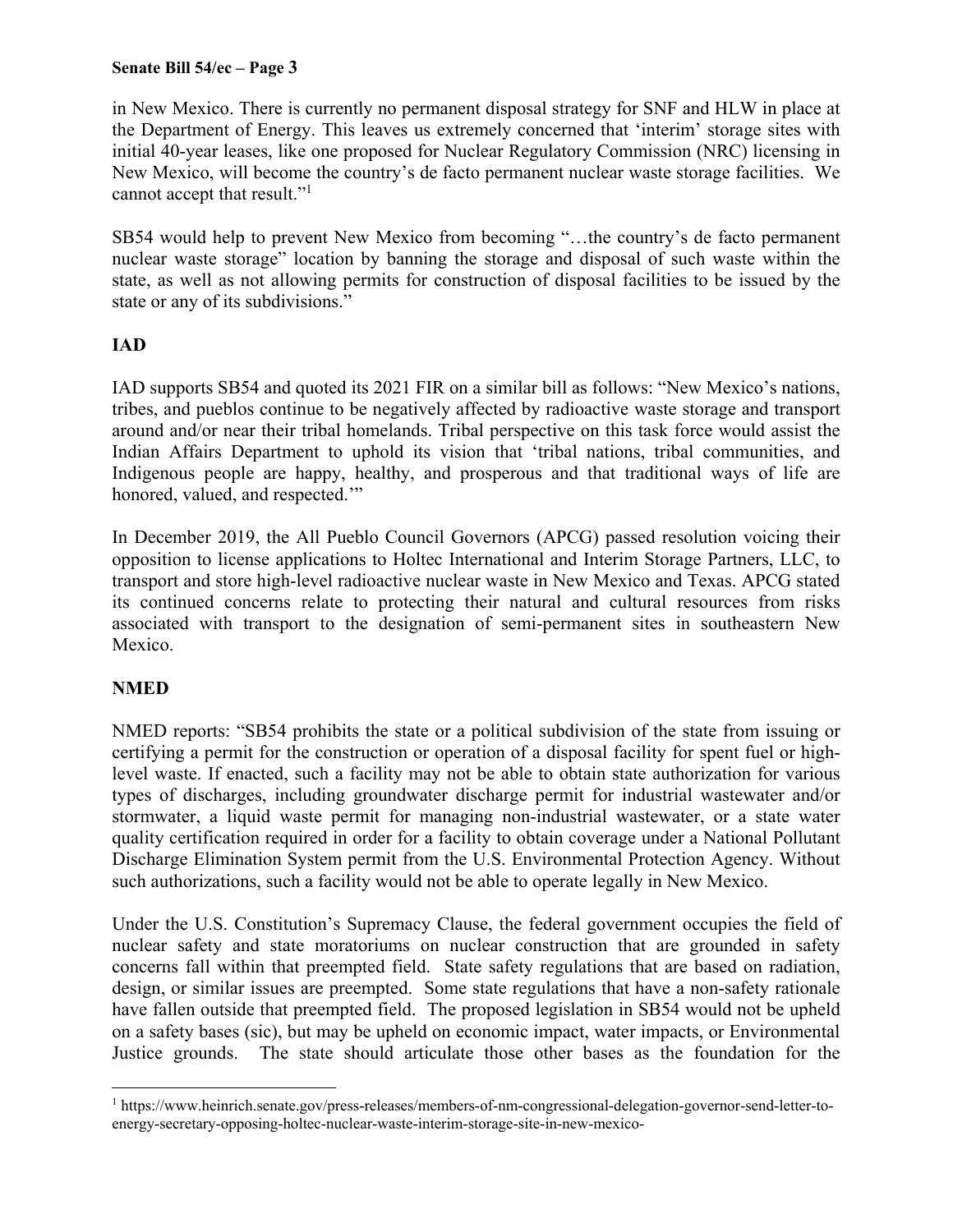prohibition of the storage or disposal of spent radioactive fuel and high-level waste."

## **SLO**

The SLO supports SB54 and reports: "The State Land Office earned over \$1.2 billion in FY21 and more than 90 percent of that revenue came from oil and gas wells on state trust lands, and most of that revenue from Southeastern New Mexico. A significant accident or attack on a radioactive waste storage facility could significantly disrupt oil and gas activity in one of the most productive oil and gas producing regions in the world for an unknown amount of time. Furthermore, with no permanent storage solution in sight for our nation's radioactive waste, any temporary waste facility would likely to be deemed permanent. If the proposed Holtec facility is built, and an incident were to occur, it could jeopardize the sole funding stream for the Land Grant Permanent Fund. Damage to human lives, communities and the environment from a large-scale radiation release are incalculable."

## **PERFORMANCE IMPLICATIONS**

The passage of SB54 could result in a significant number of additional state agency responsibilities without an appropriation of adequate revenue to meet these needs.

## **ADMINISTRATIVE IMPLICATIONS**

IAD noted the difficulty of being included in the SB54 Task Force without the allocation of additional agency resources.

## **DUPLICATION, COMPANIONSHIP, RELATIONSHIP**

HB127.

## **TECHNICAL ISSUES**

Agency analyses point to several technical issues that should be addressed in the wording, passage, and implementation of SB54.

### **OTHER SUBSTANTIVE ISSUES**

### **Federal Preemption Litigation**

The passage and implementation of SB54 in its current form could result in lengthy and costly preemption litigation under existing law.

## **ALTERNATIVES:**

NMED's Proposed Amendment to SB54:

"74-4A-11.1. CONDITION. --No person shall store or dispose of radioactive materials or radioactive waste [or spent fuel] in a disposal facility until the state has consented to or concurred in the creation of the disposal facility, except as specifically preempted by federal law;